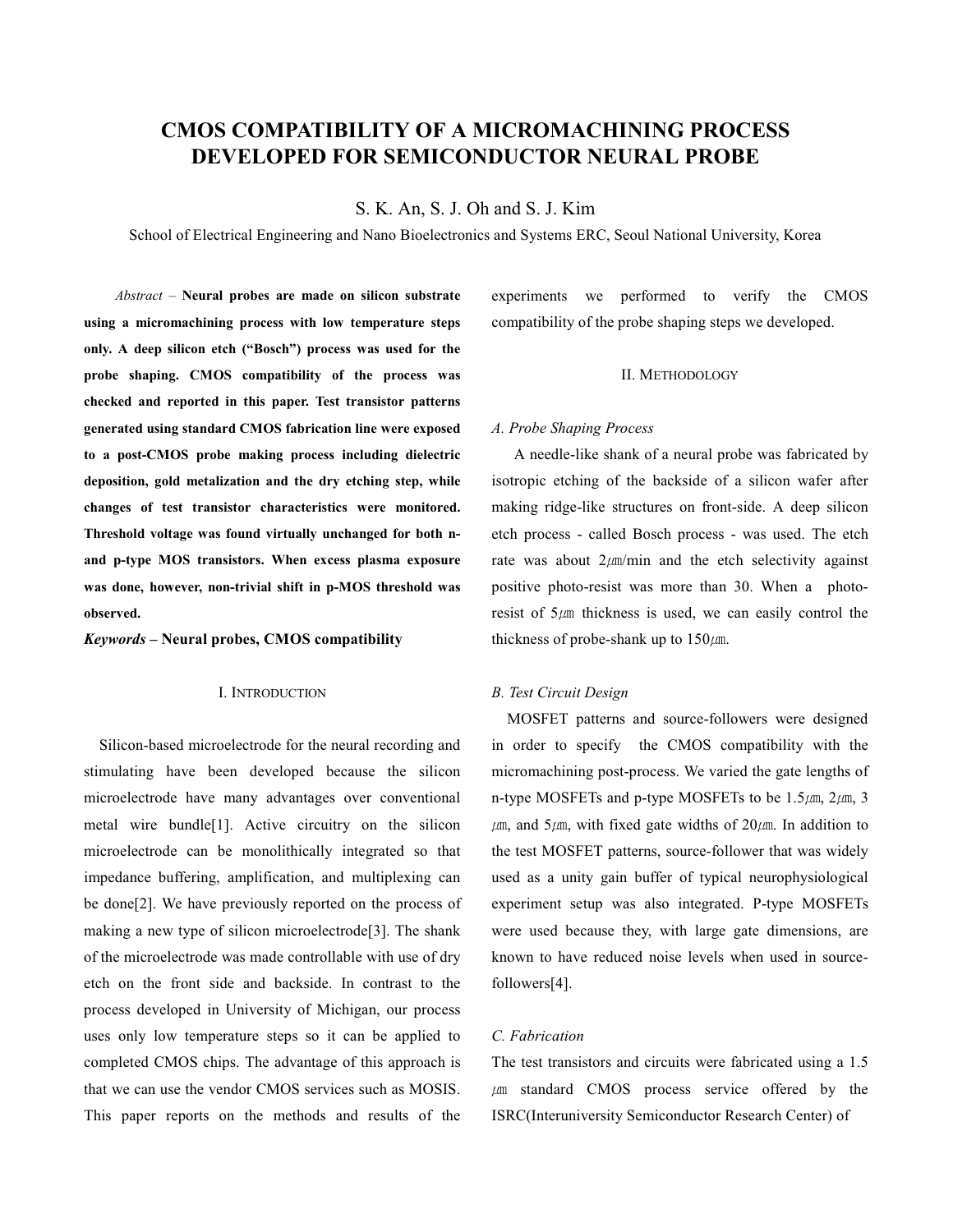| <b>Report Documentation Page</b>                                                                                                                                                                                                                                                                   |                           |                                                    |                                     |  |
|----------------------------------------------------------------------------------------------------------------------------------------------------------------------------------------------------------------------------------------------------------------------------------------------------|---------------------------|----------------------------------------------------|-------------------------------------|--|
| <b>Report Date</b><br>25OCT2001                                                                                                                                                                                                                                                                    | <b>Report Type</b><br>N/A |                                                    | Dates Covered (from to)             |  |
| <b>Title and Subtitle</b><br>CMOS Compatibility of a Micromachining Process Developed<br>for Semiconductor Neural Probe                                                                                                                                                                            |                           |                                                    | <b>Contract Number</b>              |  |
|                                                                                                                                                                                                                                                                                                    |                           |                                                    | <b>Grant Number</b>                 |  |
|                                                                                                                                                                                                                                                                                                    |                           |                                                    | <b>Program Element Number</b>       |  |
| Author(s)                                                                                                                                                                                                                                                                                          |                           | <b>Project Number</b>                              |                                     |  |
|                                                                                                                                                                                                                                                                                                    |                           | <b>Task Number</b>                                 |                                     |  |
|                                                                                                                                                                                                                                                                                                    |                           | <b>Work Unit Number</b>                            |                                     |  |
| Performing Organization Name(s) and Address(es)<br>School of Electrical Engineering and Nano Bioelectronics and<br>Systems ERC Seoul National University Korea                                                                                                                                     |                           | <b>Performing Organization Report Number</b>       |                                     |  |
| <b>Sponsoring/Monitoring Agency Name(s) and Address(es)</b>                                                                                                                                                                                                                                        |                           |                                                    | Sponsor/Monitor's Acronym(s)        |  |
| US Army Research, Development & Standardization Group<br>(UK) PSC 802 Box 15 FPO AE 09499-1500                                                                                                                                                                                                     |                           | <b>Sponsor/Monitor's Report Number(s)</b>          |                                     |  |
| <b>Distribution/Availability Statement</b><br>Approved for public release, distribution unlimited                                                                                                                                                                                                  |                           |                                                    |                                     |  |
| <b>Supplementary Notes</b><br>Papers from the 23rd Annual International Conference of the IEEE Engineering in Medicine and Biology Society,<br>October 25-28, 2001, held in Istanbul, Turkey. See also ADM001351 for entire conference on cd-rom., The original<br>document contains color images. |                           |                                                    |                                     |  |
| <b>Abstract</b>                                                                                                                                                                                                                                                                                    |                           |                                                    |                                     |  |
| <b>Subject Terms</b>                                                                                                                                                                                                                                                                               |                           |                                                    |                                     |  |
| <b>Report Classification</b><br>unclassified                                                                                                                                                                                                                                                       |                           | <b>Classification of this page</b><br>unclassified |                                     |  |
| <b>Classification of Abstract</b><br>unclassified                                                                                                                                                                                                                                                  |                           |                                                    | <b>Limitation of Abstract</b><br>UU |  |
| <b>Number of Pages</b><br>4                                                                                                                                                                                                                                                                        |                           |                                                    |                                     |  |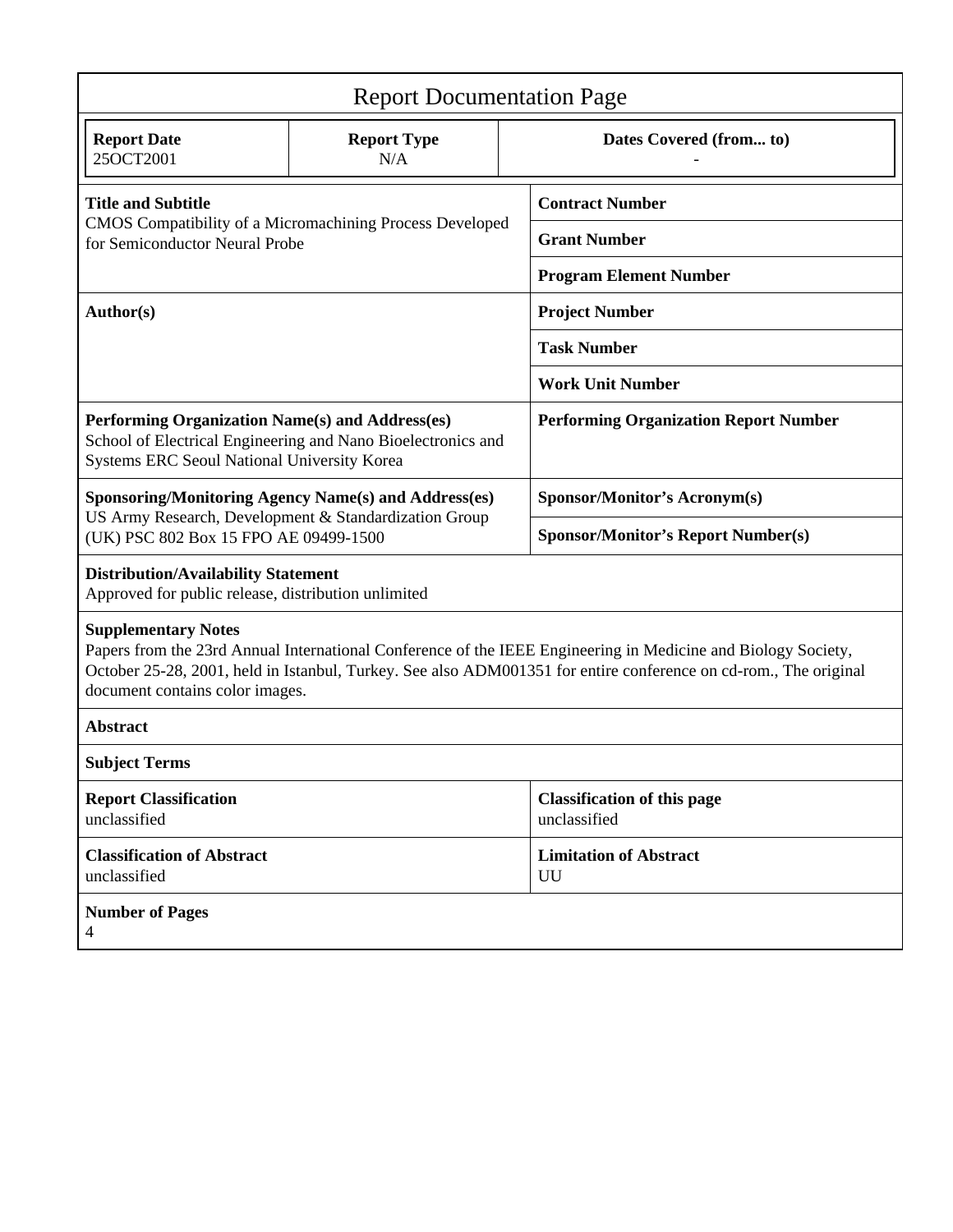

Fig.1, Photomicrograph of a completed circuit die. The chip is fabricated using a  $1.5 \mu$ m CMOS process with a die size of 3mm x 6mm.

the SNU(Seoul National University). This process is a double metal, single poly process with a gate oxide thickness of 250Å. After the CMOS process, the micromachining process discussed above was performed to achieve the structure of the neural probe. Figure 2 shows the process flow. First, a triple dielectric layer consisting of PECVD silicon dioxide(200nm), silicon nitride(200nm), and silicon dioxide(800nm) was deposited on the wafer completed with the CMOS process. The recording sites were then opened by plasma etch and inlaid with gold. Bonding pads were also opened as shown in figure  $2(b)$ . The front side of a wafer was then etched to make the ridgelike structures as shown in figure  $2(c)$ . This Bosch process was done at 9W power for 45minutes. Finally the backside of the wafer was etched out using isotropic etching and the process was completed.

## D. Measurement

In order to verify the CMOS compatibility of the post-CMOS micromachining process, the threshold voltages of test MOS patterns and the DC characteristics of sourcefollowers were measured at the following three phases: 1) after the standard CMOS process, 2) after the site opening and gold metalization, and 3) after the deep silicon etching. A probe station and a semiconductor parameter analyzer (4155A, Hewlett Packard) were used in circuit tests.

# **III. RESULTS**



Fig.2, Process flow of the probe-shaping micromachining process. (a) standard CMOS process, (b) Dielectric deposition, Au metalization and site opening, (c) Deep silicon etch process.

Figure 3 shows the microphotography of a completed neural probe that contain on-chip source-followers and test MOSFET patterns. The shank-thickness was  $60/\mu m$ . This should well penetrate pia and dura maters of some animals without breakage [5]. The fabricated structure using Bosch process is proven as flexible as the one we earlier made with LTO/dry etch process [3], in terms of controlling the shank thickness.

Figure  $4(a)$  and (b) show the measured threshold voltages of test transistors. Both threshold voltages of ntype and p-type transistors remain virtually unchanged after the Au metalization and deep dry etch. However, when additional plasma dry etch process was performed on the backside of the wafer at 200W power for 240mins to remove the excess silicon by dry etch, a shift in threshold was observed especially in p-type MOSFETs. Nevertheless, the DC characteristics of source-followers were not seen significantly altered by this threshold shift as shown in Figure 4 (c).

#### **IV. DISCUSSION AND CONCLUSION**

We have developed a neural probe-shaping process based on a deep silicon etch. This process is effective in controlling the shank thickness as in the other process we previously reported using LTO/dry etch. In order to verify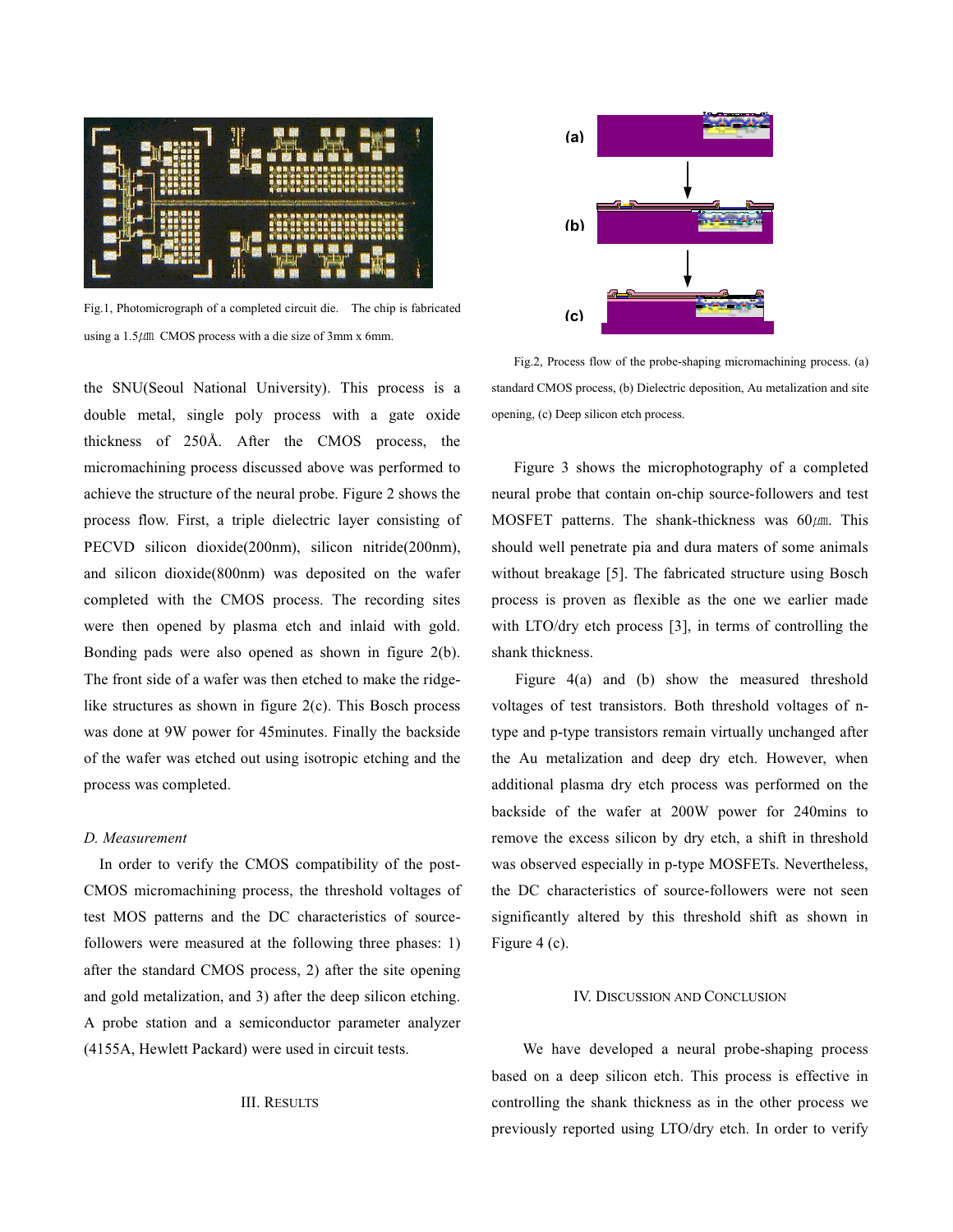the CMOS compatibility of the said process, we designed MOS patterns and a source-follower, and tracked their characteristics at three phases of the process. We could verify the CMOS compatibility of the process and proved that the low power Bosch etch process did not cause significant plasma damage that causes threshold changes. However, when a plasma etch process at higher power and for longer duration was added, some shifts in thresholds (a shift of a few tenths of a volt) occurred in the case of p-type MOS. The reason why it affected p-type MOS but not the ntype one, requires further investigation. Furthermore, such high power, MOS-damaging plasma etch process for the backside would not be required if the backside etch is done employing one of the widely used wet chemical etching techniques, such as EDP and KOH etching.



Fig.3, Photograph of a silicon microelectrode with on-chip test MOSFET patterns and source-followers. The overall length of the probe is 6mm.





Fig.4, The changes of DC characteristics during the probe-shaping micromachining process of (a) PMOSFETs, (b) NMOSFETs, and (c) source followers.

#### **REFERENCES**

[1] Arnold Starr, Kensall D. Wise and John Csongradi, "An Evaluation of Photoengraved Microelectrodes for Extracellular Single-Unit Recording," IEEE Transactions on Biomedical Engineering, vol. 20, pp. 291-293, July 1973.

[2] Khalil Najafi, Kensall D. Wise, "An Implantable Microelectrode Array with On-Chip Signal Processing," IEEE Journal of solid-state circuits, vol. sc-21, no. 6, pp. 1035-1044, December 1986.

[3] T.H.Yoon, E.J.Hwang, D.Y.Shin, S.I.Park, S.J.Oh, S.C.Jung, H.C.Shin, and S.J.Kim, "A Micromachined Silicon Depth Probe for Multi-Channel Neural Recording," IEEE Transactions on Biomedical Engineering, vol. 47, pp. 1082-1087, August 2000.

[4] K.H.Kim and S.J.Kim, "Noise characteristics design of CMOS source follower and voltage amplifier for the active semiconductor microelectrode for neural signal recording", Medical and Biological Engineering and